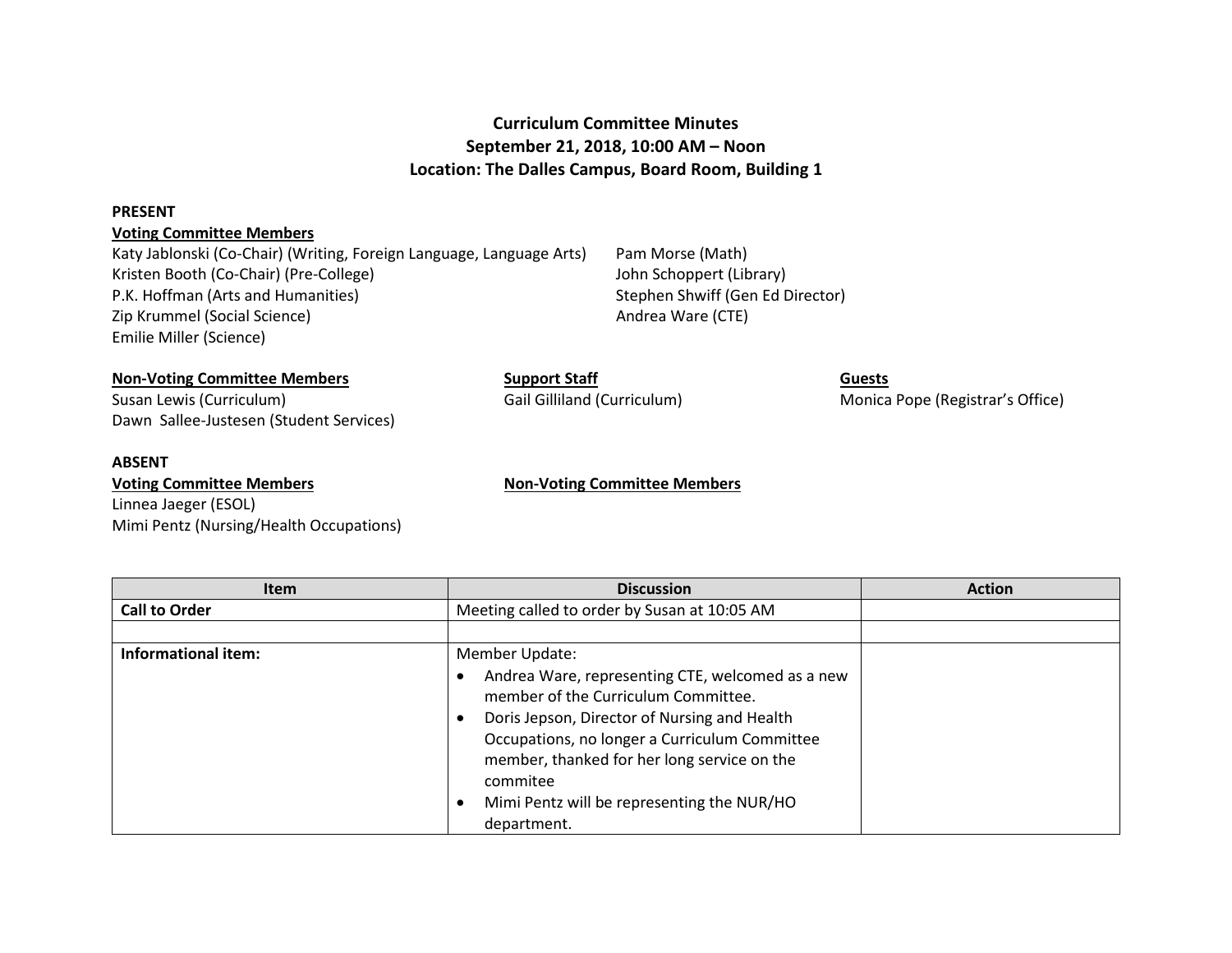|                                              | Pam Morse will take fall term sabbatical from<br>$\bullet$<br>Curriculum Committee due to conflict with course<br>schedule. She expects to return in winter term.<br>Susan Lewis will transition off Curriculum Committee<br>to her new position in institutional effectiveness.                                                                                                                                                                                                                                                                                                                                                                                                                                           |                                                                                            |
|----------------------------------------------|----------------------------------------------------------------------------------------------------------------------------------------------------------------------------------------------------------------------------------------------------------------------------------------------------------------------------------------------------------------------------------------------------------------------------------------------------------------------------------------------------------------------------------------------------------------------------------------------------------------------------------------------------------------------------------------------------------------------------|--------------------------------------------------------------------------------------------|
| <b>Business</b>                              |                                                                                                                                                                                                                                                                                                                                                                                                                                                                                                                                                                                                                                                                                                                            |                                                                                            |
| Elections: Committee Chair and Vice<br>Chair | Doris was in line to become CC Chair; however, since she<br>is stepping off the committee, elections had to be held<br>for both Chair and Vice Chair. Agreed that it is better<br>practice to have a faculty chair rather than an<br>administrative chair.<br>MOTION: Katy Jablonski to serve as Chair, Kristen<br>Booth to serve as Vice Chair for 2018-19<br>As Katy will be attending by phone most of fall and<br>winter terms, it was agreed that Kristen would cover<br>those meetings as Vice Chair.<br>Katy will chair meetings 1, 2, 3 and last 2<br>meetings. (09.21, 10.04, 10.24 and 03.14.19 and<br>April CC Retreat)<br>Kristen will chair meetings $4 - 9$ (11.01, 11.15,<br>12.06, 01.24.19, 02.17, 02.21) | Motion: Zip<br>$2^{nd}$ : Stephen<br>Action: 8 in favor $-$ 0 opposed $-$ 0<br>abstentions |
| 2018-19 CC meeting schedule                  | 2018-19 CC meeting schedule is posted on the CC                                                                                                                                                                                                                                                                                                                                                                                                                                                                                                                                                                                                                                                                            |                                                                                            |
|                                              | webpage                                                                                                                                                                                                                                                                                                                                                                                                                                                                                                                                                                                                                                                                                                                    |                                                                                            |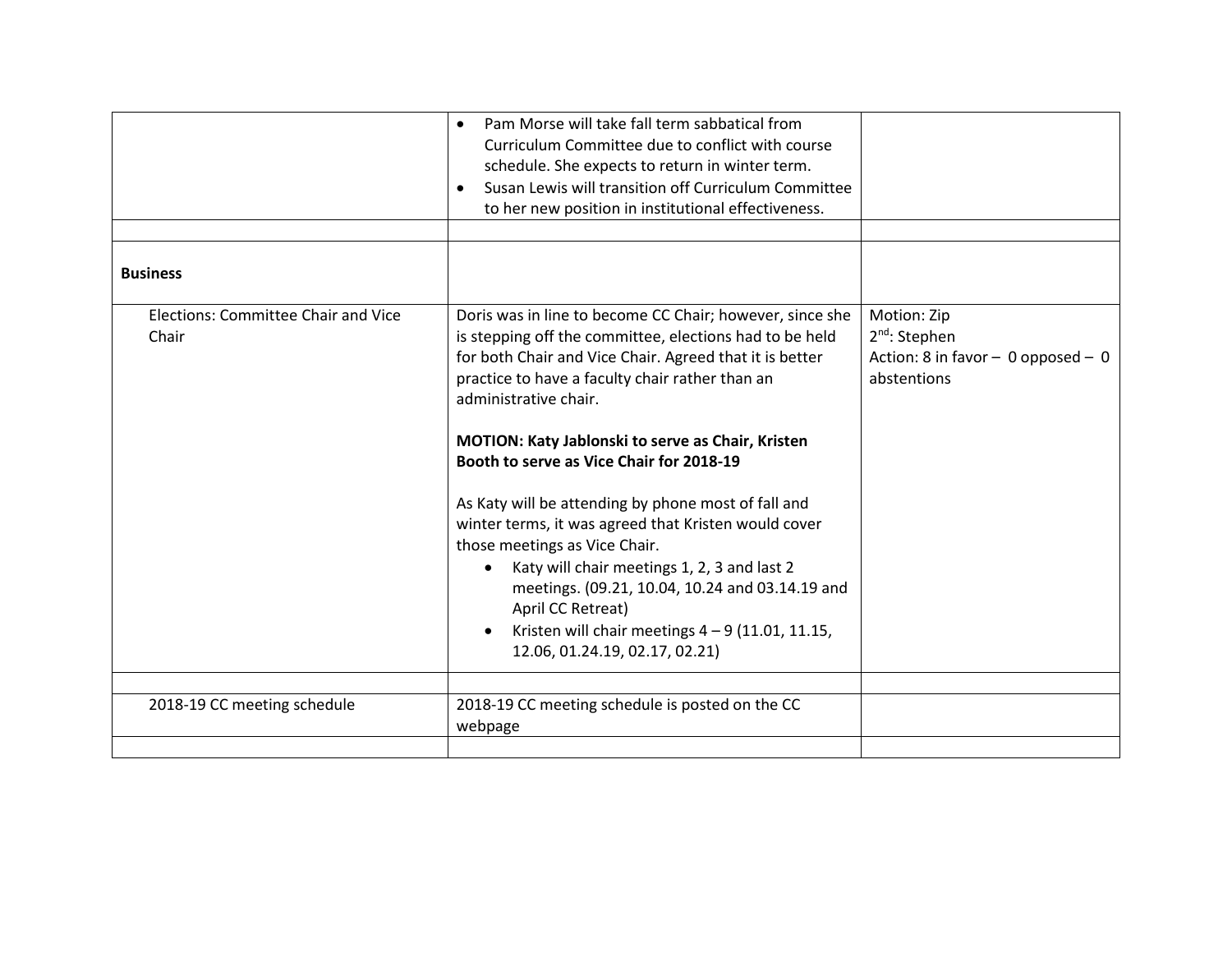|                       | Extensive discussion regarding Susan's transition off the        | Motion: Zip                      |
|-----------------------|------------------------------------------------------------------|----------------------------------|
| <b>Charter Review</b> | CC and new vision for the CC ensued.                             | $2^{nd}$ : Pam                   |
|                       | Will there be a curriculum office?<br>$\bullet$                  | Action: 8 in favor - 0 opposed - |
|                       | Susan shared briefly that the President's and CAO's<br>$\bullet$ | 0 abstentions                    |
|                       | vision for the Curriculum Committee is still                     |                                  |
|                       | developing. More will be known after Susan's                     |                                  |
|                       | transitional meeting with them next Monday.                      |                                  |
|                       | CC is to be faculty driven.<br>$\bullet$                         |                                  |
|                       | Policy; will it be part of the CC?<br>$\bullet$                  |                                  |
|                       | Extensive discussion regarding where<br>$\circ$                  |                                  |
|                       | curriculum policy belongs.                                       |                                  |
|                       | Is it addressed in the charter; see<br>٠                         |                                  |
|                       | charter opening statement for policy                             |                                  |
|                       | and philosophy.                                                  |                                  |
|                       | AR's and OP's address faculty                                    |                                  |
|                       | involvement with policy as strong                                |                                  |
|                       | recommendations.                                                 |                                  |
|                       | If policy is not addressed at CC, is                             |                                  |
|                       | faculty/adjunct faculty                                          |                                  |
|                       | diplomatically giving away it's voice?                           |                                  |
|                       | For example, there is currently                                  |                                  |
|                       | discussion around changing the                                   |                                  |
|                       | standard prerequisites for Gen Ed                                |                                  |
|                       | courses. Faculty voice is needed in                              |                                  |
|                       | such decisions. Traditionally a                                  |                                  |
|                       | decision that would be proposed to                               |                                  |
|                       | a curriculum committee.                                          |                                  |
|                       | Exciting time for re-visioning the CC.<br>$\bullet$              |                                  |
|                       | o Would like to make the CC more appealing                       |                                  |
|                       | to others.                                                       |                                  |
|                       | What best practices/model are other<br>$\circ$                   |                                  |
|                       | colleges using?                                                  |                                  |
|                       | "Course Leaf" costs money, but                                   |                                  |
|                       | other colleges use for submissions.                              |                                  |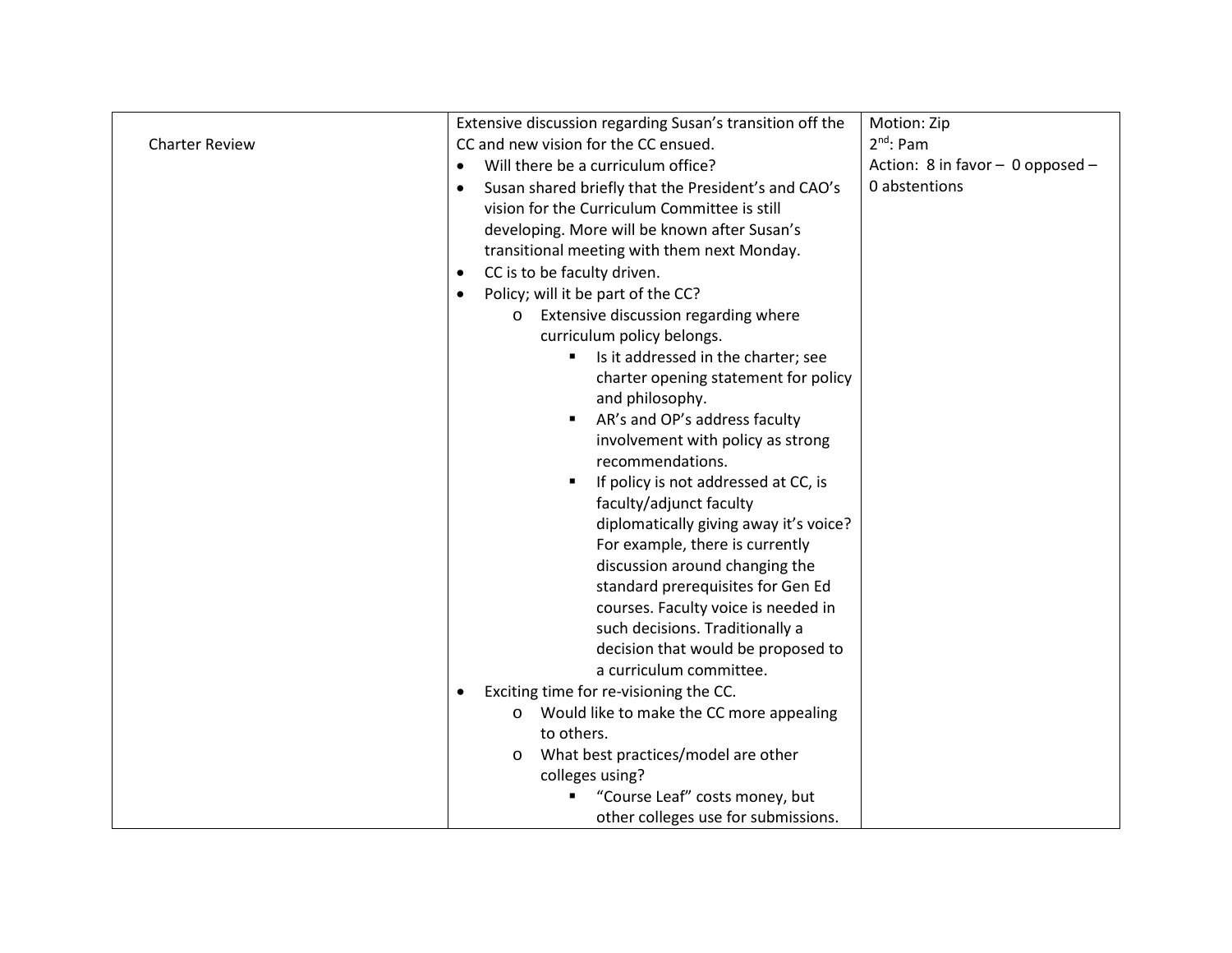|                                                                                                                                                                                                                                            | Training; "analyzingrigor"<br>MOTION: Keep the charter as is and revisit it in the<br>next 3 months, as more information about the<br><b>Curriculum Committee becomes available.</b>                                                                                                                                                                                                                                                                                                                                                                                                                                                                                                                                    |  |
|--------------------------------------------------------------------------------------------------------------------------------------------------------------------------------------------------------------------------------------------|-------------------------------------------------------------------------------------------------------------------------------------------------------------------------------------------------------------------------------------------------------------------------------------------------------------------------------------------------------------------------------------------------------------------------------------------------------------------------------------------------------------------------------------------------------------------------------------------------------------------------------------------------------------------------------------------------------------------------|--|
| Member responsibilities: (time<br>commitment, attendance, location,<br>preparation, engagement)                                                                                                                                            | Brief review of member responsibilities.<br>CC is not a "phone-in" group. Please keep this to<br>a minimal practice.<br>Stephen will check with Paula about using Zoom<br>Attendance: prior to the meeting, e-mail Chair<br>and cc Susan and Gail if you are not able to<br>attend the meeting.<br>Come prepared:<br>o Read submissions ahead of time.<br>Make reference notes of questions on<br>$\circ$<br>the submissions prior to the meeting.<br>Be ready to ask questions.<br>Ask for a brief presentation for new degrees,<br>certificates and some new courses.<br>In 2018-19 the CC will continue with the CLO updates of<br>1) Social Science and 2) Writing, Foreign Language,<br>English and Communication. |  |
| Submission responsibilities<br>a. Review new submission forms<br>b. Refresh on more challenging<br>curricular areas/decisions (related<br>instruction, 30% rule, contact hours,<br>hidden requisites, repeatability,<br>learning outcomes) | Review of "CGCC Course Content and Outcome Guide<br>Development Template" handout. To be used as a cross-<br>reference and guideline for submissions.<br>Problem areas<br>o Hours for lecture and lec/lab<br>Minimum amount of hours is<br>stated on the CCOG                                                                                                                                                                                                                                                                                                                                                                                                                                                           |  |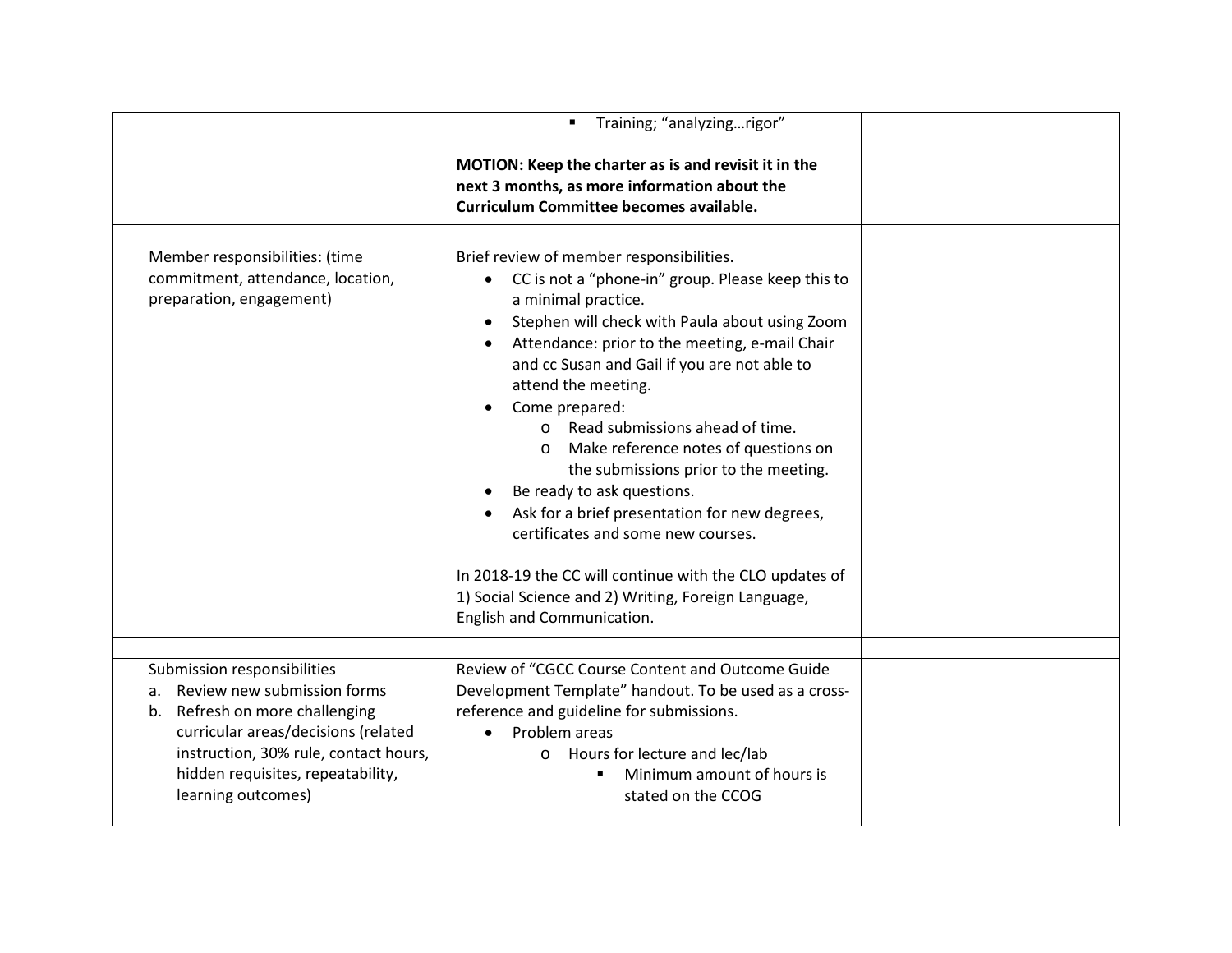|                  | Maximum amount of hours is<br>$\blacksquare$            |  |
|------------------|---------------------------------------------------------|--|
|                  | entered in Webforms.                                    |  |
|                  | Related Instruction: all certificates of 45<br>$\Omega$ |  |
|                  | credits or more will need to include                    |  |
|                  | related instruction                                     |  |
|                  | Avoid imbedded related<br>$\blacksquare$                |  |
|                  | instruction                                             |  |
|                  | Using science courses as                                |  |
|                  | standalone RI for math should                           |  |
|                  | be reviewed                                             |  |
|                  | 30% rule: if there is 30% or more change<br>$\circ$     |  |
|                  | in a degree or certificate, the State                   |  |
|                  | requires the degree/certificate be                      |  |
|                  | submitted as a new program.                             |  |
|                  | Hidden requirements: Any course listed<br>$\circ$       |  |
|                  | as a prerequisite that cannot be tested                 |  |
|                  | out may represent a hidden                              |  |
|                  | requirement.                                            |  |
|                  | All degrees have a WR 121 requirement.                  |  |
|                  | Repeatability                                           |  |
|                  |                                                         |  |
|                  | Forms:                                                  |  |
|                  | Reviewed summer revisions to course,<br>$\bullet$       |  |
|                  | certificate and degree forms                            |  |
|                  | Departmental impact; suggestion that<br>$\circ$         |  |
|                  | maybe both deans should sign                            |  |
|                  | How is non-limited entry program "B or<br>$\circ$       |  |
|                  | better" upheld; ie Em-Tech                              |  |
|                  | Guidelines for writing outcomes need to<br>$\circ$      |  |
|                  | be updated                                              |  |
|                  |                                                         |  |
| Discussion Item: |                                                         |  |